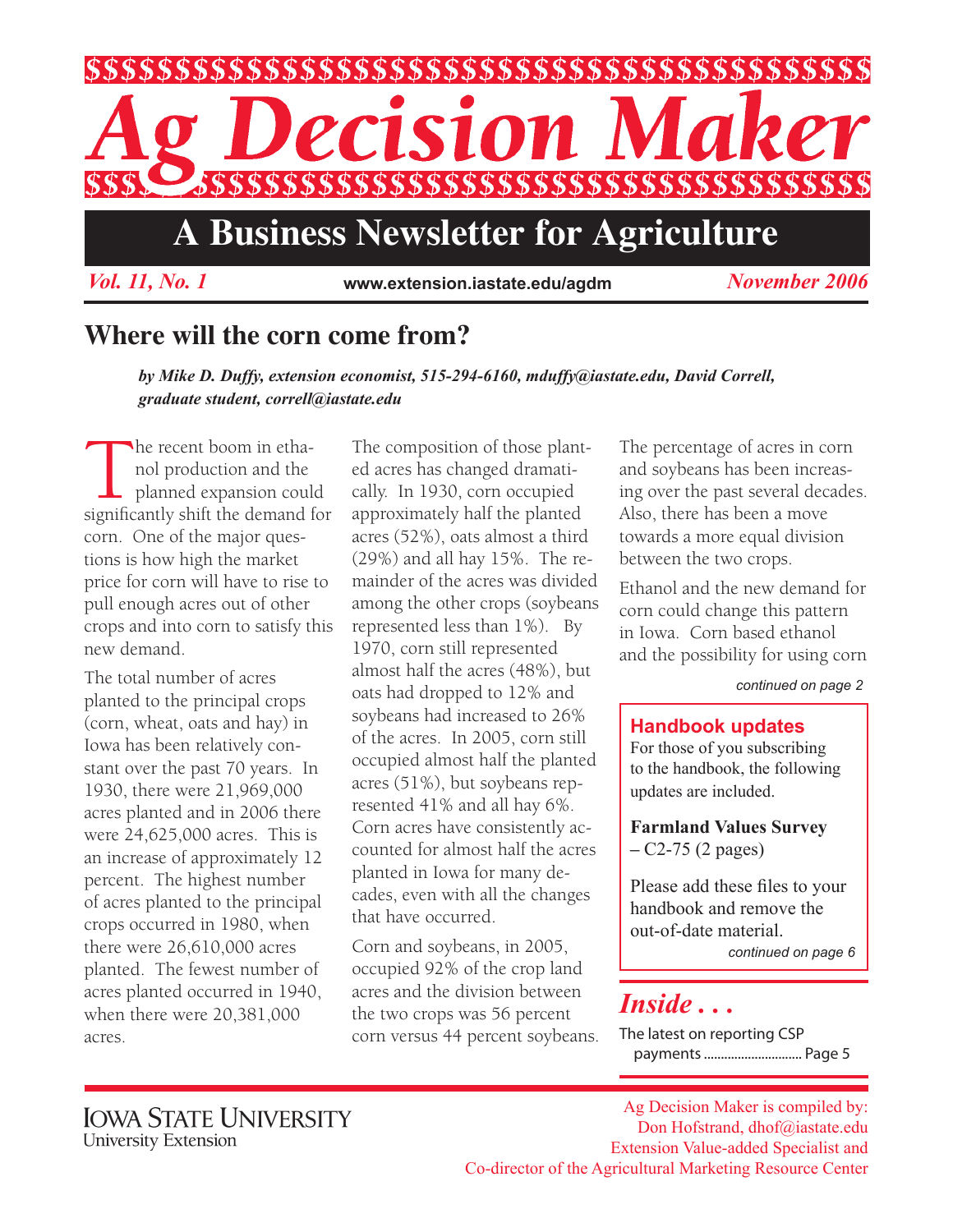# 

*Where will the corn come from?, continued from page 1*

stover for cellulosic ethanol provides a new market outlet for corn. This new demand raises several interesting prospects for Iowa agriculture. Corn has never accounted for more than 55 percent (in 1976) of the planted acres in the past 75 years. The acres devoted to corn and soybeans have been moving closer together over the past several years. These facts raise several questions: how high will the market price will have to go to attract the corn acres(?); are there enough acres for all the corn in Iowa(?); and what will be the impacts of significant increases in corn prices on other sectors of the economy?

### Rotation Studies

Many factors go into a farmer's decision regarding what crop to grow or which rotation to follow. One of the primary considerations is the relative profitability. We have undertaken a study examining the relative profitability of alternative rotations for Iowa farmers. This article presents a broad overview of the initial phases of this work.

Iowa State University has conducted a number of rotation-fertility studies on the Experiment Station farms. These studies involve several different possible rotations and, usually, four levels of nitrogen use. We will discuss four rotations from the Iowa State University Northeast Research farm; continuNortheast project see Mallarino, Ortiz-Torres and Peckinovsky, ISRF04-13. (This report is available on the Web at http://www.ag.iastate.edu/farms/reports04.html)

Table 1 shows the average yields for 1985 to 2005 and for 2000 to 2005 based on the rotation and nitrogen level. The two different time periods were used to show: (1) a longer time period, which would include more variable weather; and (2) the recent history, which shows both favorable weather and the improvements in varieties. This table reveals some interesting observations that should be considered as the farmer thinks about changing rotations.

The table shows the response to nitrogen and the impact of the rotations on yields. Notice for any given crop in the rotation, the yields increase as the N increases but, at a decreasing rate.

Table 1 also shows the rotational effect on corn yields. This effect has been documented elsewhere and is evident from Table 1. As part of this study we are examining the rotational effects. For now, however, we simply conclude that it does exist and it is one of the primary reasons for the differences in returns to different rotations.

These data show that, in almost all years, corn following soybeans, regardless of the rotation, yields

ous corn (CC), corn/soybeans (CS), corn-cornsoybeans (CCS), and corn-corn-corn-soybeans (CCCS). There are other rotations, but for our purposes these are the only ones we examined. All the rotations were repeated using four different levels of nitrogen fertilizer; 0, 80, 160, and 240 pounds per acre. The nitrogen was applied as urea and it was only applied to the corn. For a complete description of the

**Table 1. Average Yields Based on Rotation and Nitrogen Fertilizer Level and Time Period, Northeast Research and Demonstration Farm**

| Crop                                                    | 0 N                 | $1985 - 2005$<br>80 N | 160 N 240 N          |                      | 0 N                       | 80 N              | $2000 - 2005$<br>160 N 240 N |                      |
|---------------------------------------------------------|---------------------|-----------------------|----------------------|----------------------|---------------------------|-------------------|------------------------------|----------------------|
| Continuous Corn                                         | 51                  | 111                   | 137                  | 146                  | 49                        | 122               | 150                          | 154                  |
| Corn in CS                                              | 100                 | 149                   | 161                  | 168                  | 105                       | 163               | 181                          | 191                  |
| 1st corn in CCS<br>2nd corn in CCS                      | 102<br>51           | 145<br>110            | 163<br>138           | 163<br>147           | 106<br>47                 | 160<br>123        | 183<br>153                   | 180<br>167           |
| 1st corn in CCCS<br>2nd corn in CCCS<br>3rd con in CCCS | 100<br>50<br>53     | 143<br>109<br>104     | 160<br>139<br>133    | 161<br>149<br>145    | 104<br>46<br>51           | 158<br>117<br>115 | 182<br>153<br>145            | 181<br>166<br>157    |
| Soybeans in<br>CS<br>CCS<br>CCCS                        | 483<br>52.3<br>53.8 | 49.9<br>51.1<br>54.1  | 49.9<br>51.8<br>53.8 | 49.5<br>52.2<br>53.9 | 54.2 54.1<br>56.1<br>57.7 | 57.5<br>58.3      | 54.3<br>56.6<br>58.4         | 54.8<br>57.2<br>58.9 |

*continued on page 3*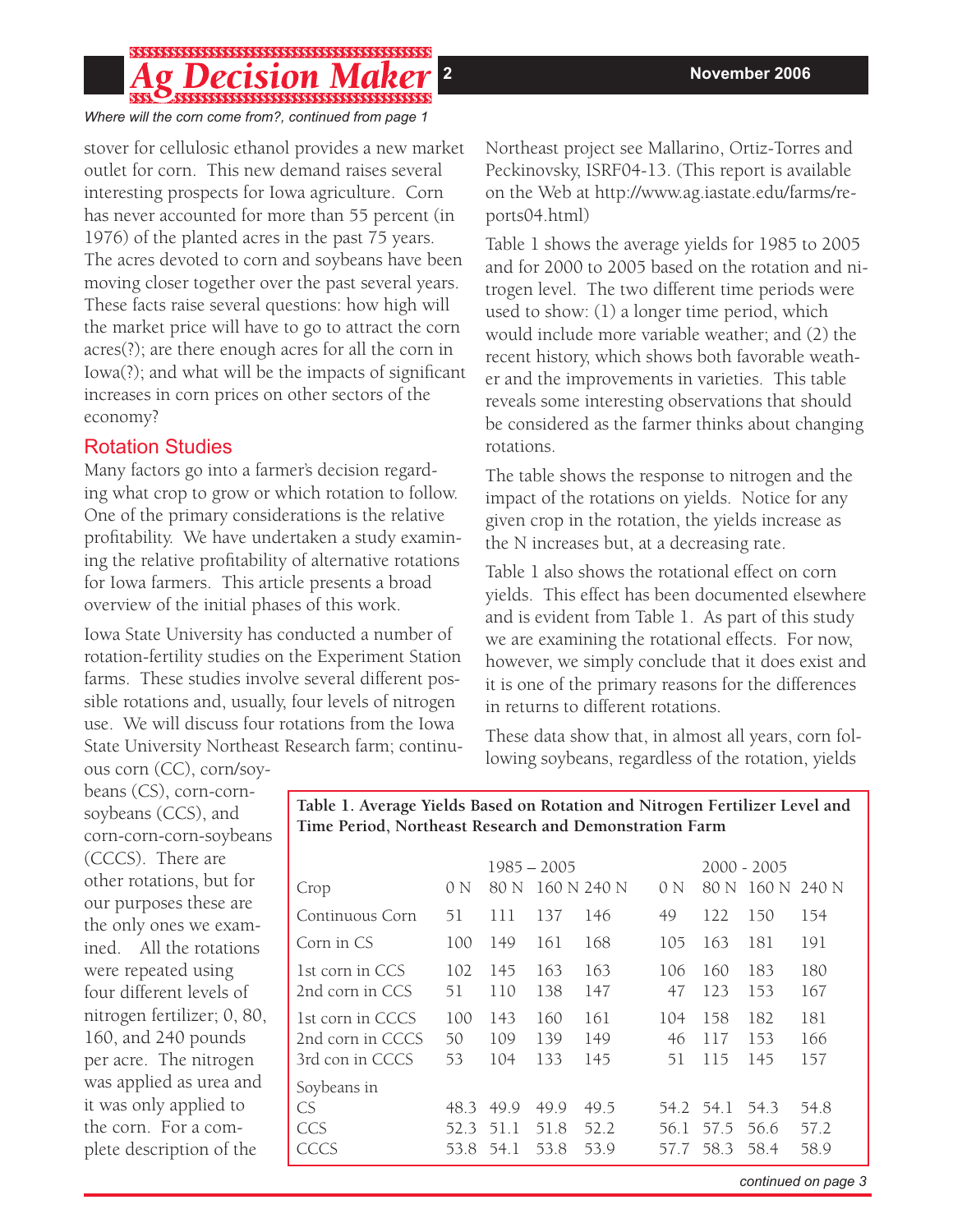## 

*Where will the corn come from?, continued from page 2*

better than corn following corn. There have been many reasons postulated for this effect. Regardless of the reason, there is a definite yield advantage for corn following soybeans and this advantage persists even today.

#### Costs and Returns

Our goal is to find a corn price where the relative profitability of the rotation shifts from a corn soybean rotation to one where there is more corn in the rotation. We used the following steps in calculating the return to the various rotations and nitrogen levels. There are a different number of crops in each rotation so in every case we computed the return on a rotated acre basis. We assumed that all crops in the rotation were grown each year and we simply averaged the results by the number of crops to get the average per rotated acre.

We first calculated the gross returns per year. We simply calculated the yearly average yield times the price. The corn price varied and we held the soybean price constant at \$5.50 per bushel.

Cost estimates were divided into three categories. One category was the standard cost estimates for such items as seed, chemicals, interest, labor and so-forth. These estimates came from the ISU Extension publication *Estimated Costs of Crop Production - 2005* (FM 1712). We assumed a cash rent charge of \$140 for all rotations.

The second cost category estimated was for the costs that would be sensitive to the yield. These costs were phosphorus, potassium, drying and hauling. We used a fixed cost per unit for each of these items but varied the cost in any given year by the yield reported.

The third cost category was for nitrogen. This study allowed us to examine the impact of different nitrogen prices on the returns and to find corn prices that could induce farmers to plant more corn. We call these "break-even prices" for the various rotations and nitrogen levels.

#### **Results**

The price of corn and the cost for nitrogen do have an influence on the most profitable rotation and N use level. Table 2 presents the corn prices necessary to determine the most profitable rotation. With \$.20-per-pound N and using the 1985 – 2005 yields, at \$3.40-per-bushel corn, the most profitable rotation shifts from CS to CCS. Then at \$3.55-per-bushel, the most profitable rotation shits from CCS to CC.

The breakeven corn price between CS and CCS goes from \$3.40 with \$.20 N to \$3.45 with \$.30 N and at corn prices above \$3.60 the CCS rotation is the most profitable. These breakeven corn prices shift slightly higher when using the yields from  $2000 - 2005$ .

> The changing corn prices also affect the most profitable level of N to use. As shown in Table 3, the general pattern is to find CS with 80 pounds of N the most profitable when corn prices are low. As the corn price rises, the most profitable treatment shifts to 160 pounds of N and finally to 240 pounds of N before the CCS becomes the most profitable rotation. It is interesting to note that the CCS rotation tends to be most profitable with 160 pounds of N.

### Final Thoughts

We have seen a dramatic change in the Iowa landscape over the past several decades. In spite of these changes,

**Table 2. Most Profitable Rotation by Corn Price Using Yields from the Northeast Research Farm**

| $1985 - 2005$ Yields<br>Corn price for Breakeven                                      | 2000 - 2005 Yields<br>Corn Price for Breakeven |                                                    |  |  |
|---------------------------------------------------------------------------------------|------------------------------------------------|----------------------------------------------------|--|--|
| \$.20 Nitrogen<br>$CS$ up to \$3.40<br>CCS from \$3.40 - \$3.55<br>$CC$ above \$3.55  | CS.<br>CCS<br>C.C.                             | to \$3.55<br>from \$3.55 to \$4.00<br>above \$4.00 |  |  |
| \$.30 Nitrogen<br>up to \$3.45<br>CS<br>CCS from \$3.45 to \$3.80<br>CC above \$3.80  | CS.<br>CCS<br>C.C.                             | to \$3.55<br>from \$3.55 to \$4.15<br>above \$4.15 |  |  |
| \$.40 Nitrogen<br>up to \$3.60<br>CS.<br>CCS from \$3.60 to \$4.10<br>CC above \$4.10 | CS<br>CCS<br>CC                                | to \$3.50<br>from \$3.50 to \$4.30<br>above \$4.30 |  |  |